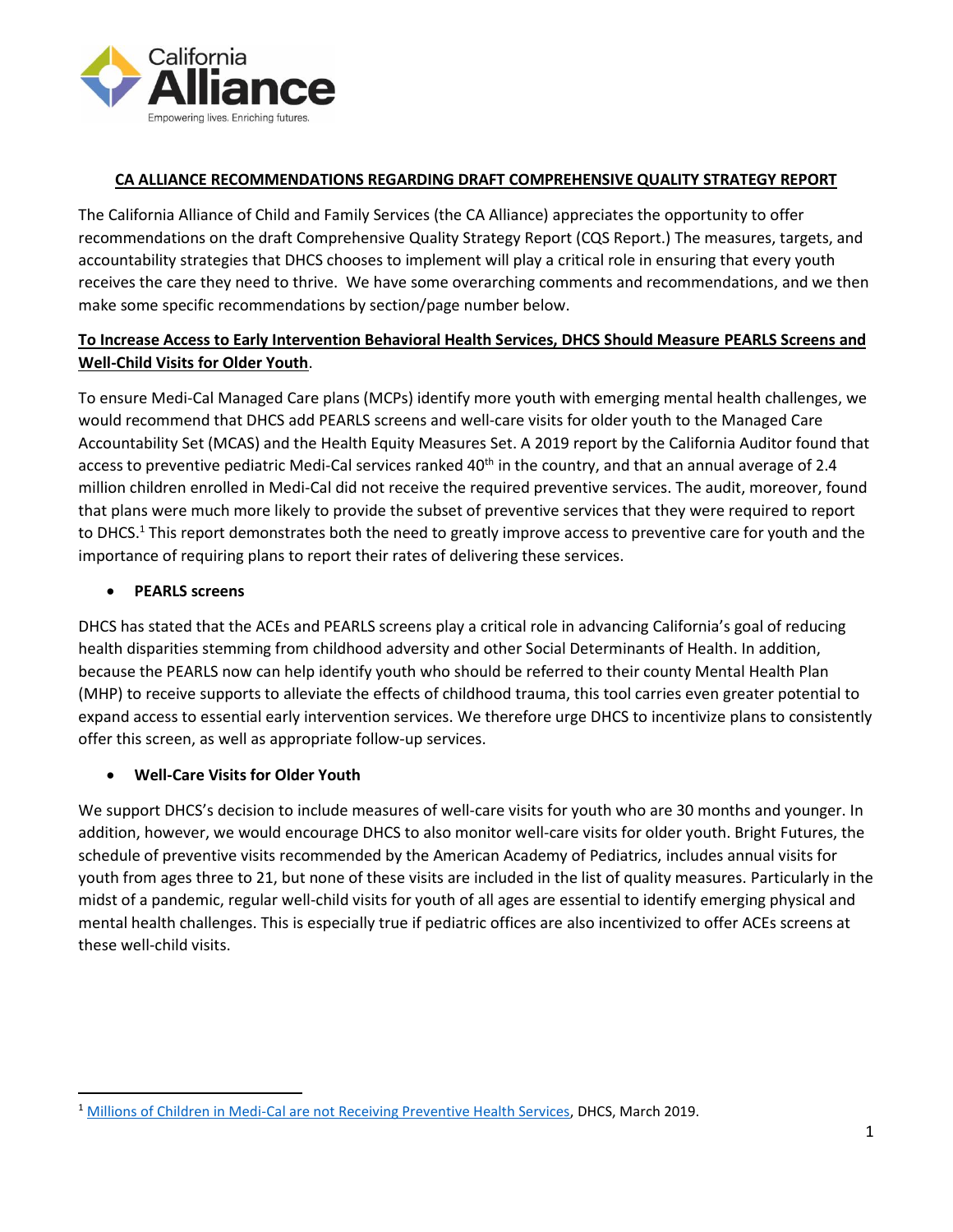

# **DHCS Should Promptly Set and Enforce Targets for MHP Performance that are Based on the Rates of California's Highest Performing MHPs.**

We strongly agree with DHCS's acknowledgement that California cannot accept 50% of the Minimum Performance Level (MPL) as our statewide goals, and that our ultimate goal is to set rates of 90% on key measures. Toward that end, we would recommend that DHCS promptly set targets for the youth Specialty Mental Health Services (SMHS) performance measures listed on the CQS Report, pp 152 to 158. These measures include: utilization rates, the percentages of youth who receive five or more SMHS, the time between inpatient discharge and step-down services, and the median amounts of several individual SMHS, such as In Home Behavioral Services and Therapeutic Behavioral Services. The report states that there is no research upon which to base targets for these measures; however, DHCS could use the rates of our highest performing MHPs to establish these targets. Indeed, DHCS uses a comparable approach to set the targets for the Cal Medi-Connect Program (for members who receive both Medi-Cal and Medicare.) (CQS Report, p. 162.)

This approach would be effective in part because SMHS penetration rates vary dramatically between counties. In FY 2018-2019, for example, Los Angeles achieved a SMHS youth utilization rate of 6.5%, while the rate in nearby Orange County was less than half that rate, at 3.2%, while the rate in Merced was just 2.5%. If DHCS helps every MHP match the success of our highest performing MHPs, it can significantly expand access to critical mental health services.

# **Rather Than Imposing Financial Penalties on Poorly Performing MHPs, DHCS Should Instead Focus on Technical Assistance, Support to Help MHPs Obtain Additional Funding, and Reduced Disparities Between CBO and County Provider Rates.**

While we strongly support efforts to hold plans accountable for meeting performance targets, we believe that financial penalties often are counterproductive. This is particularly true for under-resourced counties. Research conducted by Young Minds Advocacy and presented to DHCS, for example, has shown that per-beneficiary mental health funding from the state to MHPs varies dramatically, and that the MHPs that receive disproportionately fewer funds also tend to perform less well on SMHS performance measures. Moreover, many of these poorly performing MHPs also face some of the highest child poverty rates in the state. For these counties, financial penalties will likely only exacerbate barriers to care.

Instead of imposing monetary fines, we urge DHCS to provide increased oversight, corrective action plans, public facing report cards, and technical assistance, as well as support in applying for additional funding. We were pleased to see that the Behavioral Health Continuum Infrastructure Program (BHCIP) offered planning grants to help counties prepare applications for BHCIP grants, and we encourage DHCS to expand that approach to other funding opportunities, especially for counties with the fewest resources.

As another alternative to imposing fines, DHCS should also require poor performing counties to reduce the disparity in the rates they pay staff with Community Based Organizations (CBOs) compared to their rates for county-employed staff. In many counties, CBO provider rates are significantly lower than county provider rates, and these low CBO rates have intensified staff shortages.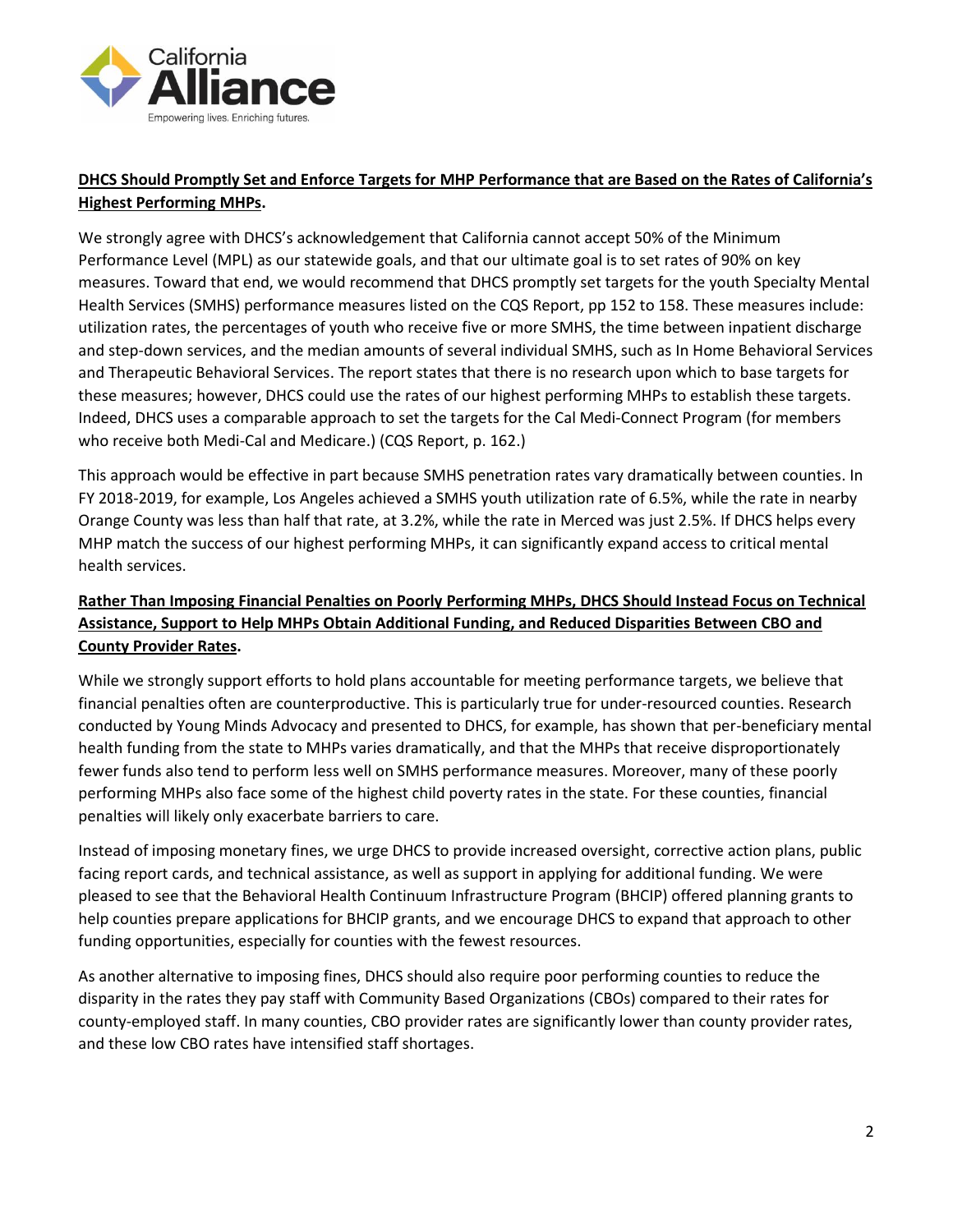

### **DHCS Should Ensure MHPs Correct Serious Failures Identified in EQRO Reports.**

External Quality Review Organization (EQRO) reports have the potential to significantly enhance the quality of SMHS because they conduct in-depth reviews of both quantitative and qualitative measures. Yet when an EQRO report does uncover a severe barrier to care, it sometimes appears that little is done to ensure the problem is solved. For example, Fresno's FY 18-19 EQRO Report found that youth who had been discharged from a hospital with a referral to one of the county's Full-Service Partnership (FSP) programs faced waitlists of two to four months.<sup>2</sup> Yet the EQRO report for the following year did not report any decrease in those wait times, observing only that the MHP was "working to improve" referrals and case tracking and "looking at improving" staff recruitment and retention through a salary increase initiative.<sup>3</sup> In this case, the EQRO system was woefully inadequate to correct a profoundly serious barrier to care for children in need of intensive supports. In the case of such severe gaps in care, stronger accountability measures are needed. In addition to the accountability strategies discussed above, DHCS could also consider requiring the county to enter into additional provider contracts in order to ensure that no youth are denied prompt access to care.

#### **Below are some specific recommendations on additional sections of the report as noted:**

#### **Quality and Health Equity Improvement Strategy (pg. 45):**

*Strengths:*

- A bold and ambitious set of transformational aims and projects that should they transpire close to stated intentions and plans ought to synergistically yield much needed improvements to health care access, delivery , equity and outcomes for California's Medicaid/Medi-Cal populations.
- Population Health Management. Helpful specifications of performance metrics throughout, incl. in Addendum D by envisioned program types.
- Health Equity RoadMap. That this is foundational to CalAIM is simply excellent: inequities mean great harm is occurring to individuals, families and society. CalAIM identifies broad project areas (with some data shared that supports rationales for these), lists of participating perspectives that will be needed, lists of current projects and actionable areas to be worked on, and lists of questions of concern/interest for the co-design processes to come. It is a road map for sure (vs a detailed plan), yet with some details about what is underway, and envisioned nodes to be worked on.

#### *Concerns:*

• Conflicting aims: For example, there are stated aims to reduce documentation and paperwork burdens on clinical staff yet the proposal embraces an ambitious array of both existing and new metrics. Given much of the work on metrics remains to be completed, with multiple stakeholders at state and federal levels weighing in about distinct data needs, it is hard to see how the overall measurement burden on treatment staff will be reduced over the course of CalAIM implementation. Relatedly, but not specifically addressed, is the respondent burden on beneficiaries to supply information about themselves, which also will likely increase given the range/types of data envisioned as needed for service, quality and outcomes monitoring. This is just one example: the planning process might benefit from counterposing aims vis a

<sup>&</sup>lt;sup>2</sup> [FY 18-19 Fresno EQRO Report](https://www.co.fresno.ca.us/Home/ShowDocument?id=34966) at 49.

<sup>&</sup>lt;sup>3</sup> FY 19-20 Fresno EQRO Report at 11.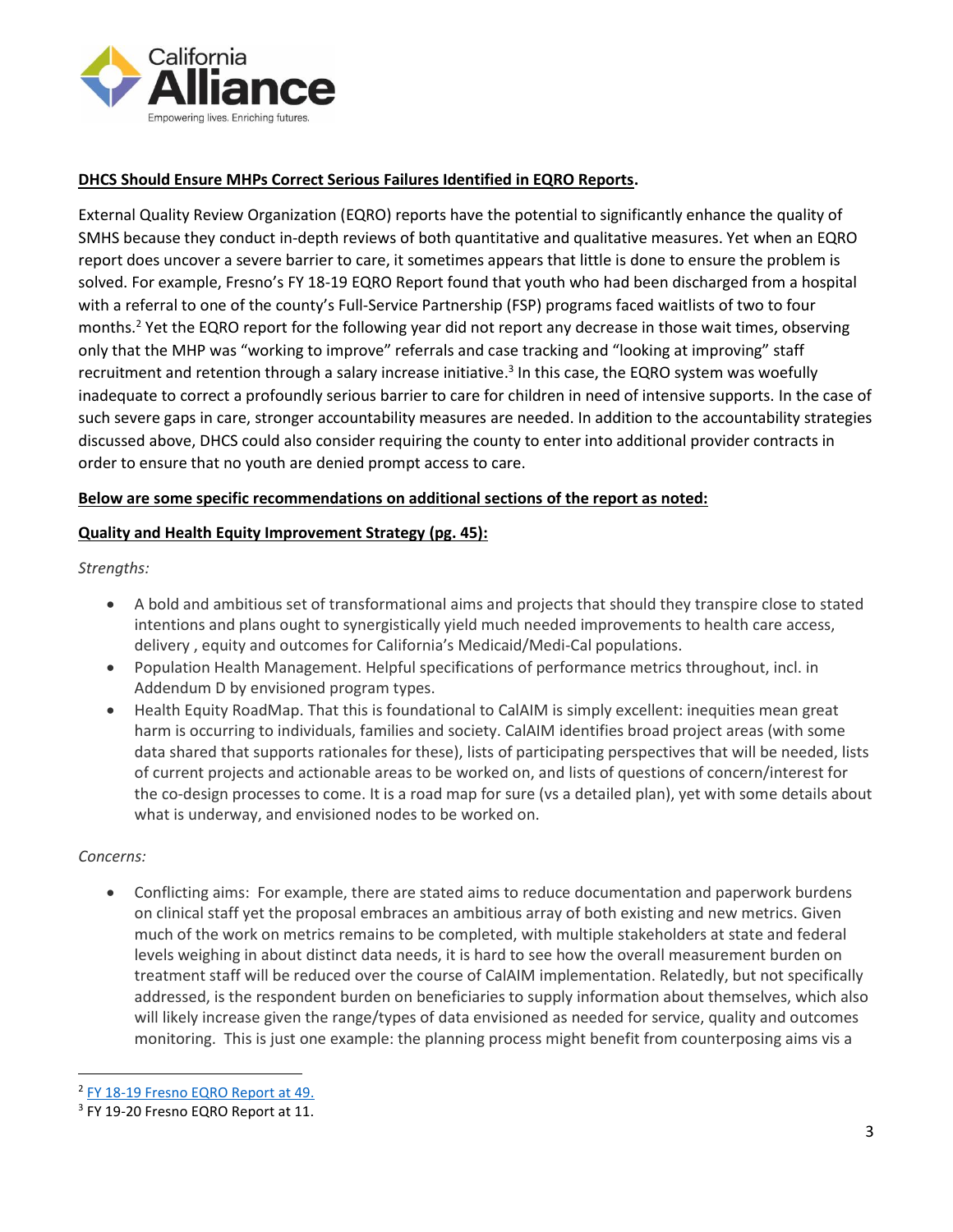

vis each other to see where these might be in conflict (countervailing impacts), then adjusted and communicated accordingly.

- Rates and Payment Reform: Staring 2023, performance metrics will be considered when adjusting payment rates and member assignment. Participatory feedback loops, exact methodologies and algorithms remain TBD at this time. We strongly recommend that there could be more information widely shared and discussed about how current incentive projects are working out, at least some themes and lessons so far, if not data/results. Additionally, before DHCS implements the proposed changes beginning in 2023, CA needs to have a solid Health Information Exchange System and EHRs need to have capacity to integrate with HIE.
- Communications Plan: As we have seen with recent federal efforts to tackle broad yet detailed bundles of social programming, much gets lost in the effort to "sell" (and/or bring along) the public and elected decision-makers. This plan is foundationally incomplete without some characterization of intentions and planning efforts re: public health communications campaigns.
- Facilitative Discussions with Stakeholders: Our experience by and large at stakeholder forums has been that these are primarily structured around state personnel's presentations, usually with some brief Q&A along the way of or at end of the session. Not all questions are acknowledged nor addressed – and problem solving is not really a part of these meetings.
- Lastly, CalAIM is a complex, multi-faceted endeavor, involving many people, many resources with potentially profound and desirable transformative impacts on our systems. The plan does present synergies among initiatives that ought be facilitative of success over time – but (apart from acknowledging COVID), we do not see the other side of the planning coin – the "What Ifs" (politics, change in governance, economics, profound labor shortages, etc.) that could derail, undermine, or limit CalAIM success(es) and how these might be quickly identified, countered and problem-solved along the way.

### **Managed Care Assessment Evaluation and State Standards (pg. 82):**

| Page | <b>Comments</b>                                                                                                                                                                                                                                                                                                                                                                                                                                                                                                                                                                                                                                                    |
|------|--------------------------------------------------------------------------------------------------------------------------------------------------------------------------------------------------------------------------------------------------------------------------------------------------------------------------------------------------------------------------------------------------------------------------------------------------------------------------------------------------------------------------------------------------------------------------------------------------------------------------------------------------------------------|
|      | Overview to Ch. 3 from the executive summary: Lastly, Section<br>3 of the CQS outlines significant changes at DHCS in terms of its<br>quality management structure and managed care monitoring<br>and oversight activities. Specifically, DHCS is centralizing and<br>elevating core quality and health equity functions under its<br>new Quality and Population Health Management (QPHM)<br>Program. It will also align and standardize managed care<br>policies, as possible, across delivery systems, and institute<br>standard, proactive monitoring strategies (including user-<br>friendly public dashboards) to support transparency and<br>accountability. |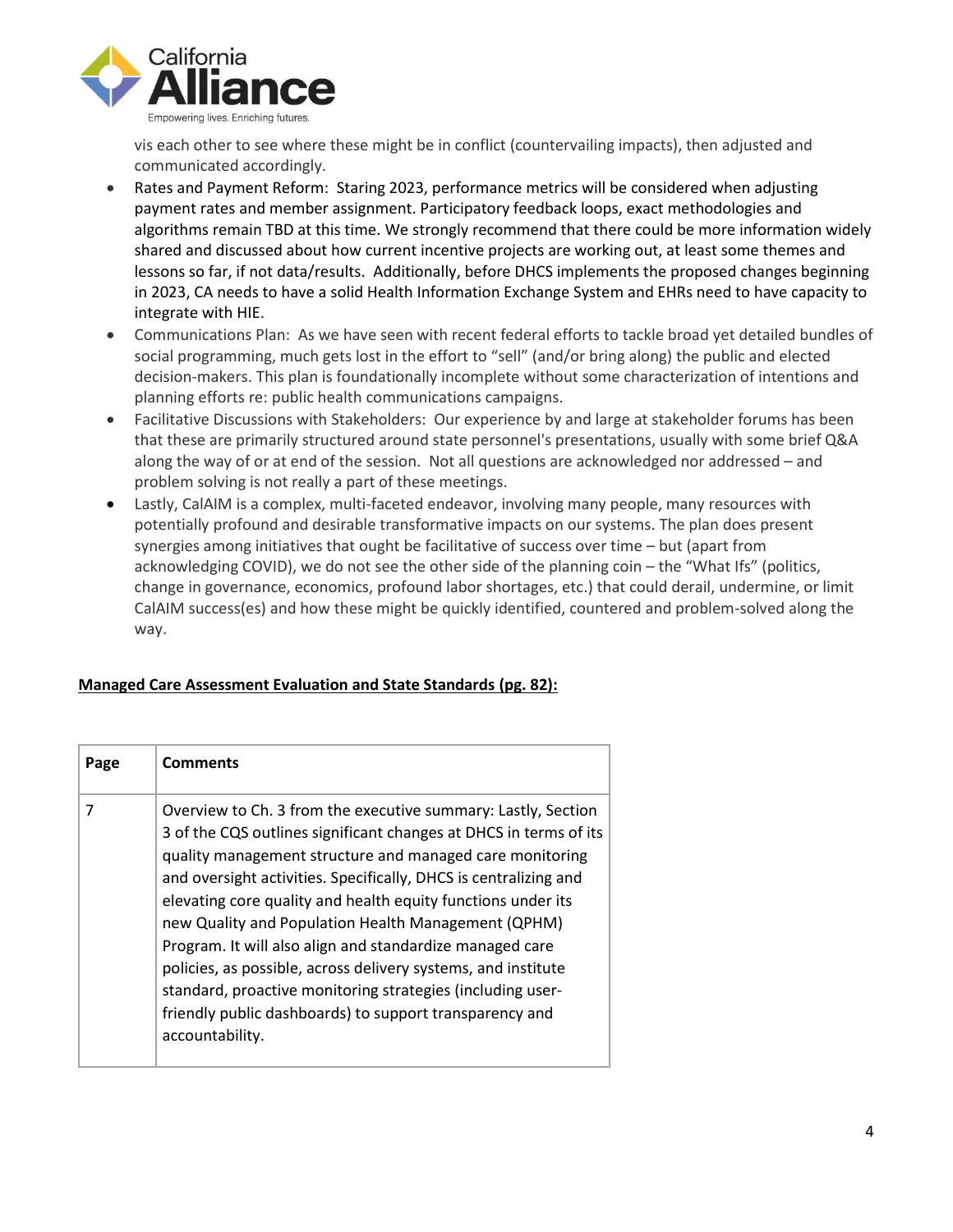

|         | RECOMMENDATION: Please consider reiterating this at the<br>start of this chapter                                                                                                                                                                                                                                                                                                                                                                                                                                                                                                                                                                                                    |
|---------|-------------------------------------------------------------------------------------------------------------------------------------------------------------------------------------------------------------------------------------------------------------------------------------------------------------------------------------------------------------------------------------------------------------------------------------------------------------------------------------------------------------------------------------------------------------------------------------------------------------------------------------------------------------------------------------|
| 83(3.1) | Great guiding principles "improve transparency,<br>accountability, and monitoring across its programs<br>proactive monitoring structure with standardized data inputs,                                                                                                                                                                                                                                                                                                                                                                                                                                                                                                              |
|         | monitoring domains, and metrics processes and outputs =<br>ensuring consistent and reasonable data collection<br>methodology will be critical for provider compliance                                                                                                                                                                                                                                                                                                                                                                                                                                                                                                               |
| 85(3.2) | standardize the QAPI across all programs to use similar<br>methods and align them with DHCS priorities; references to<br>standardized performance metrics and MPLs (I couldn't find a<br>definition for MPL - would be helpful to spell out at least the<br>first time) - RECOMMENDATION: We will want to know more<br>about what these performance metrics & MPLs are, how<br>they'll be measured, how much of a lift this will be for<br>providers and counties, how much DHCS will work to leverage<br>measures so we're not collecting and reporting on multiple<br>ways of getting to the same/similar detail.<br>This is promising (bottom of pg 85) DHCS has already started |
|         | aligning metrics across programs to minimize provider<br>administrative burden and maximize synergy of current<br>measures.                                                                                                                                                                                                                                                                                                                                                                                                                                                                                                                                                         |
| 87      | PIPs and PIP Interventions - discusses what past practice has<br>been. RECOMMENDATION: It would make sense to offer this<br>information in the context of how DHCS is envisioning<br>Performance Improvement moving forward, i.e., aligning<br>metrics across programs and providing clear guidance on PI<br>foci across all the MHPs, MCPs, etc. (aligning performance<br>improvement goals across the state with some variation to<br>reflect the unique needs and challenges of the counties so<br>maybe a statewide PI focus such as network adequacy and<br>then a local focus)                                                                                                |
| 92(3.3) | External Quality Review (EQR) arrangements - table lists<br>activities to be conducted 2022-2026.<br>RECOMMENDATION/COMMENT: Where will DHCS<br>identify activities to be conducted for the MHPs & MCPs                                                                                                                                                                                                                                                                                                                                                                                                                                                                             |